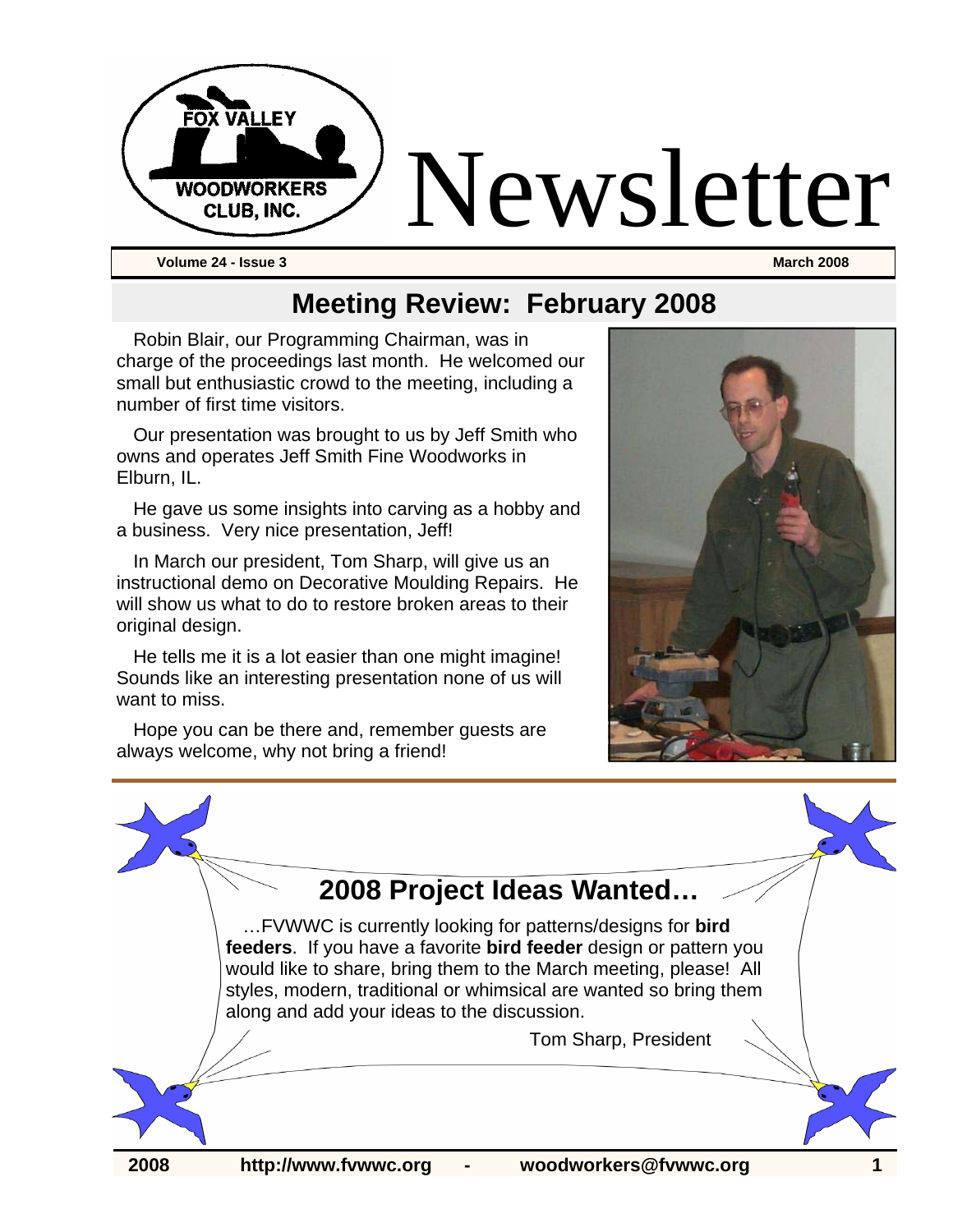## **FVWWC Events Calendar**

| Mar 4th Tue 6:30 p.m.  Shopsmith Special Interest | Group will hold an Organizational<br>Meeting to establish FVWWC's<br>first SIG. For details contact<br>Dave Dockstader: 851-8118 or<br>sourceror@sbcglobal.net |
|---------------------------------------------------|----------------------------------------------------------------------------------------------------------------------------------------------------------------|
| Mar 4th Tue 7:30 p.m.  FVWWC General Meeting:     | Tom Sharp, current FVWWC<br>President, will teach us how to<br><b>Repair Decorative Mouldings</b>                                                              |
|                                                   | Mar 20th Wed8:00 a.m.  FVWWC's Breakfast Club: The<br>Apple Restaurant at 414 S<br>Schmale Rd - Carol Stream, IL -<br>Everyone is invited to stop by!          |
| Apr 1st  Tue  7:30 p.m.  FVWWC General Meeting!   |                                                                                                                                                                |



| woodworkers@fvwwc.org                    |                            |  |
|------------------------------------------|----------------------------|--|
| President                                | <b>Tom Sharp</b>           |  |
|                                          | thomas.sharp@sbcglobal.net |  |
| Past President Ron Gilkerson             |                            |  |
|                                          | (630) 879-8756             |  |
|                                          | rongilker@hotmail.com      |  |
| Vice President Matt Gauntt               |                            |  |
| Treasurer Doug Pfaff                     |                            |  |
| Secretary Jeff Sandkam                   |                            |  |
| Program Committee  Robin Blair           |                            |  |
|                                          | blairr@saic.com            |  |
|                                          |                            |  |
|                                          |                            |  |
| MembershipLarry Maher                    |                            |  |
|                                          | maherla@ameritech.net      |  |
| Editor/Webmaster  Linda Christensen      |                            |  |
|                                          | woodworkers@fvwwc.org      |  |
| Library Committee  Dave Dockstader       |                            |  |
|                                          | <b>Rick Moss</b>           |  |
|                                          | <b>Tom Zillman</b>         |  |
| Raffles/Photographer Charlie Christensen |                            |  |
| Show & Tell MCMatt Gauntt                |                            |  |
| Show Chairman Mike Madden                |                            |  |
| Toy Drive/Club Logo Items Gail Madden    |                            |  |
| Member-at-LargeJames Nellis              |                            |  |
| Audio/Visual TechRobin Blair             |                            |  |
|                                          |                            |  |
|                                          |                            |  |
| Shopsmith SIG Chairman Dave Dockstader   |                            |  |
|                                          | (630) 851-8118             |  |
|                                          | sourceror@sbcqlobal.net    |  |

**FVWWC Officers & Staff** 

## **FVWWC MONTHLY DRAWING**

**Thanks for the support!** Even though we had a smaller crowd than usual in February, you did us proud!!! We really appreciate your participation.

#### **Regular Monthly Drawing:**

**1st Prize: \$50.00 Am/Ex Gift Cheque .................. Robin Blair 2nd Prize: \$25.00 Am/Ex Gift Cheque................. Dave Kline** 

In March we will again have a diverse selection of items as prize choices. Get your tickets early to be part of the fun!

We are also in the process of organizing another **Special Raffle** that we hope everyone will like...Keep watching and listening for details!

*...See you at the meeting!* 

**Charlie Christensen - FVWWC Raffle Chairman** 

**2 FVWWC - PO BOX 1041 - BATAVIA, IL 60510-1041 2008**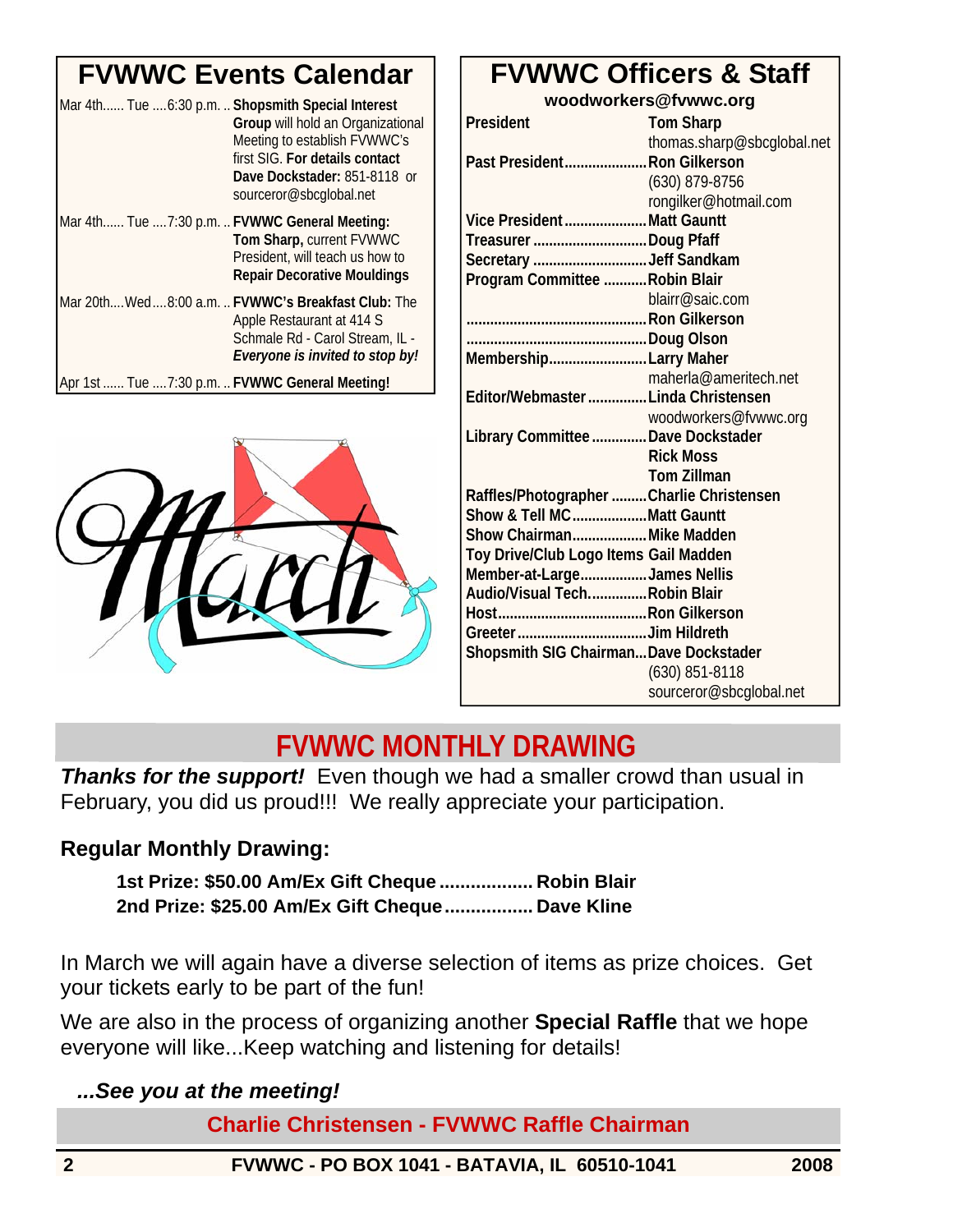

*Thanks For the Input!* 

Recently the Board emailed our online Members asking what we might do with the remaining birdhouses. Wow, we got many good responses and a lot of offers to help!

Mike Madden will move the remaining 46 birdhouses to Jim Donovan's facilities for storage until next fall's Sandwich Fair.

Consensus of opinion was to sell at the Fair as they were meant to be. With secure storage, that is now an option worth pursuit!

We will ask members with sales savvy to help us do the best job possible this year.

Tom Sharp will have more details at the March meeting as to how we will progress.



**Grundy Woodworkers Club** 

# *You Are Invited...*

#### **Dick Sing Wood Turning Seminar:**

Grundy Woodworkers Club is sponsoring a wood turning seminar Sunday April 20th from 10:00 a.m. -4:00 p.m. at the Prairie Millworks Shop Morris IL. Dick Sing is one of the leading turners in the Midwest. He has written many books on the subject. His demonstrations will include spindle turning techniques (a.m. session) and advanced turning techniques (p.m. session). A lunch is included in the fee. Cost for the full day of instruction is only \$30.00 per person. Advanced reservation for the seminar is encouraged. Space is limited to 50 people so sign up as soon as possible. To make a reservation for the seminar call Terry Steinbach at 815-942-8250 or E-mail him at steinb@cbcast.com.

## **FVWWC's Shopsmith SIG Report**

The FVWWC Shopsmith SIG held its first meeting last month. The purpose of the SIG is to share expertise, ideas, and experience with the Shopsmith. The SIG is open to all FVWWC members who have (or would like to have) a Shopsmith. We will meet on the first Tuesday of the month (corresponding to the FVWWC monthly meeting) at 6:30 at the

same location. If you are interested in the little machine that can, please join us.







*He was alone in the shop, very alone. My guards had been removed. I could tell by the lost expression on his face that his mind was somewhere else as he gently inserted a beautiful piece of Souther Yellow Pine into my 10 inche, 40 tooth razor sharp micrograined carbide tipped Freud blade screaming at 3450 rom. As it slid along my Biesemeyer fence with 9 ply Finland birch and high impact laminates, hand fitted to* 

*solid steel, his thumb was getting ever closer...and closer.....and closer......* 

K*Reprinted from: http://www.woodworking.org*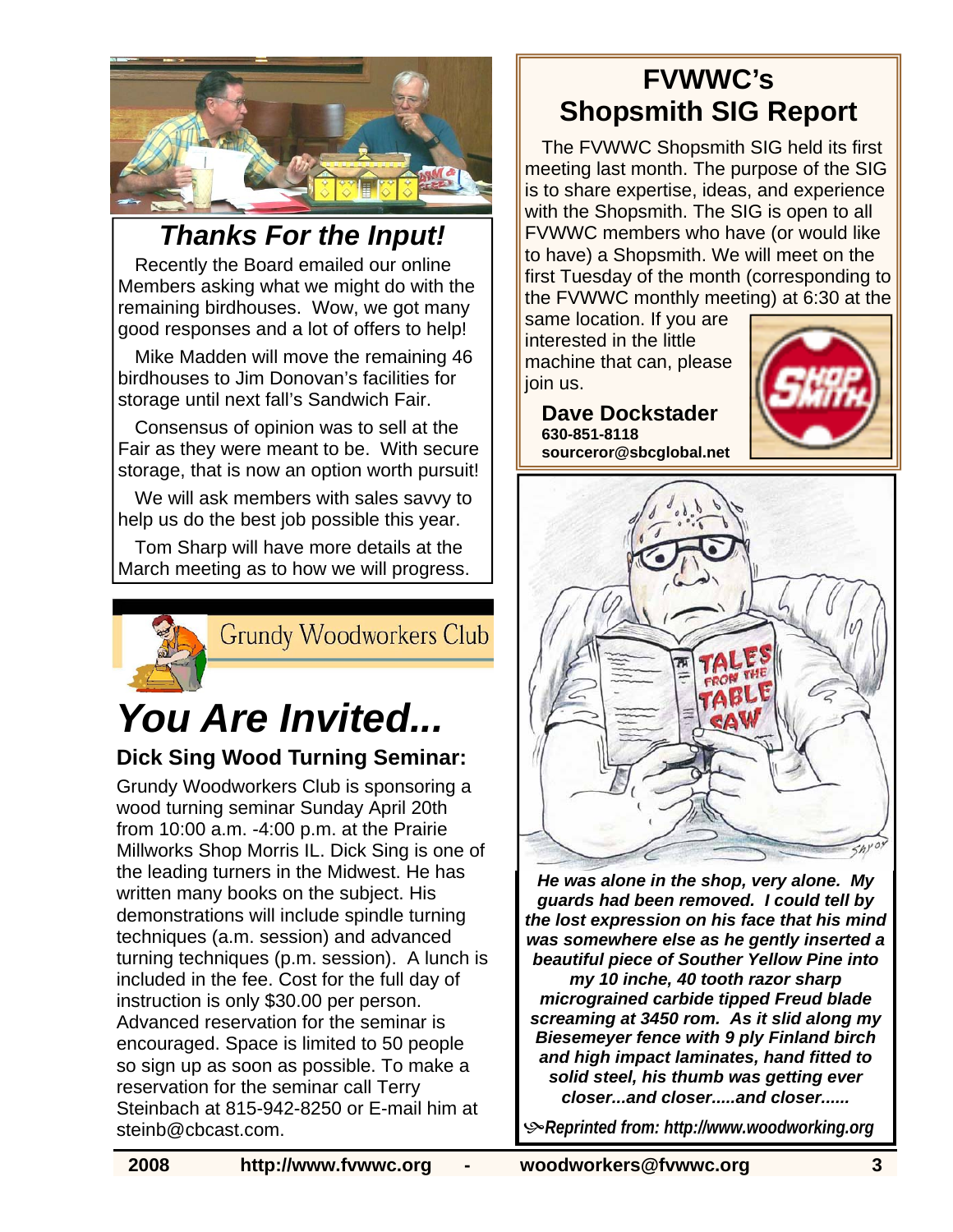K*Reprinted from the Highland Hardware Newsletter, available at http://www.highlandwoodworking.com/* 



### **Best Wood Finishes For the Small Shop**

#### by Chris Black

 The furniture studio where I fill in on occasion uses an industrial post catalyzed lacquer finish on most of their commissions. Although it dries in 8 minutes and is pretty much bulletproof, applying this type of finish requires some expensive equipment. In my own shop, I prefer to use off-the-shelf finishes that don't require donning a chemical protective suit or building an elaborate spray booth. I feel like I can still produce good looking finishes for my clients without sacrificing durability or requiring too much drying time. If it takes 24 hours for a finish to dry, you probably aren't making any money on the job. The key is to pick an appropriate finish for the project. Knowing how the piece will be used, where it will live and who will be using/abusing it will help you pick the right finish.

#### **SHELLAC**

 Shellac is unquestionably my favorite finish. Shellac dries fast, looks great, touches up easily, and is relatively safe to use. When mixed fresh from shellac flakes and used within a couple of weeks, it's quite durable. Aside from being a world-class topcoat, dewaxed shellac is also a universal sealer. Put it over a water-soluble dye before top coating with a waterbased finish to prevent the color from bleeding through. You can also add Transtint concentrated dye drops in shellac for shading and toning. I apply shellac to any interior project that doesn't get super heavy traffic or a ton of moisture. For instance, shellac would be perfectly appropriate for a dresser, side table or gift box, but it wouldn't hold up well on a bar top or on an employee break table. I usually apply shellac with a homemade pad/rubber/ mouse or spray it on.

#### **WATERBASED**

 Waterbased finishes generally come in two varieties; acrylic and polyurethane. The polyurethane variety is slightly tougher and can be used on floors and tabletops. Today's tough waterbased finishes dry fast, clean up easily, and you don't need a fireproof spray booth. They also cure fast, so you might only have to wait a couple of days if you want to rub out the finish to a high gloss. As a result, almost all commercial jobs that come out of my shop are coated with waterbased topcoats. I also finish all bathroom fixtures, kitchen cabinets, entertainment centers and most bookcases with waterbased films. By adding a few drops of amber colored Transtint dye in the finish, I can make the final coat look remarkably like an oil based film without the slow drying time of oil. While I like to spray waterbased finishes, most can be brushed on. Our Ceramithane brand seems to brush on the best. Use a good synthetic brush like our Purdy Nylox/Polyester.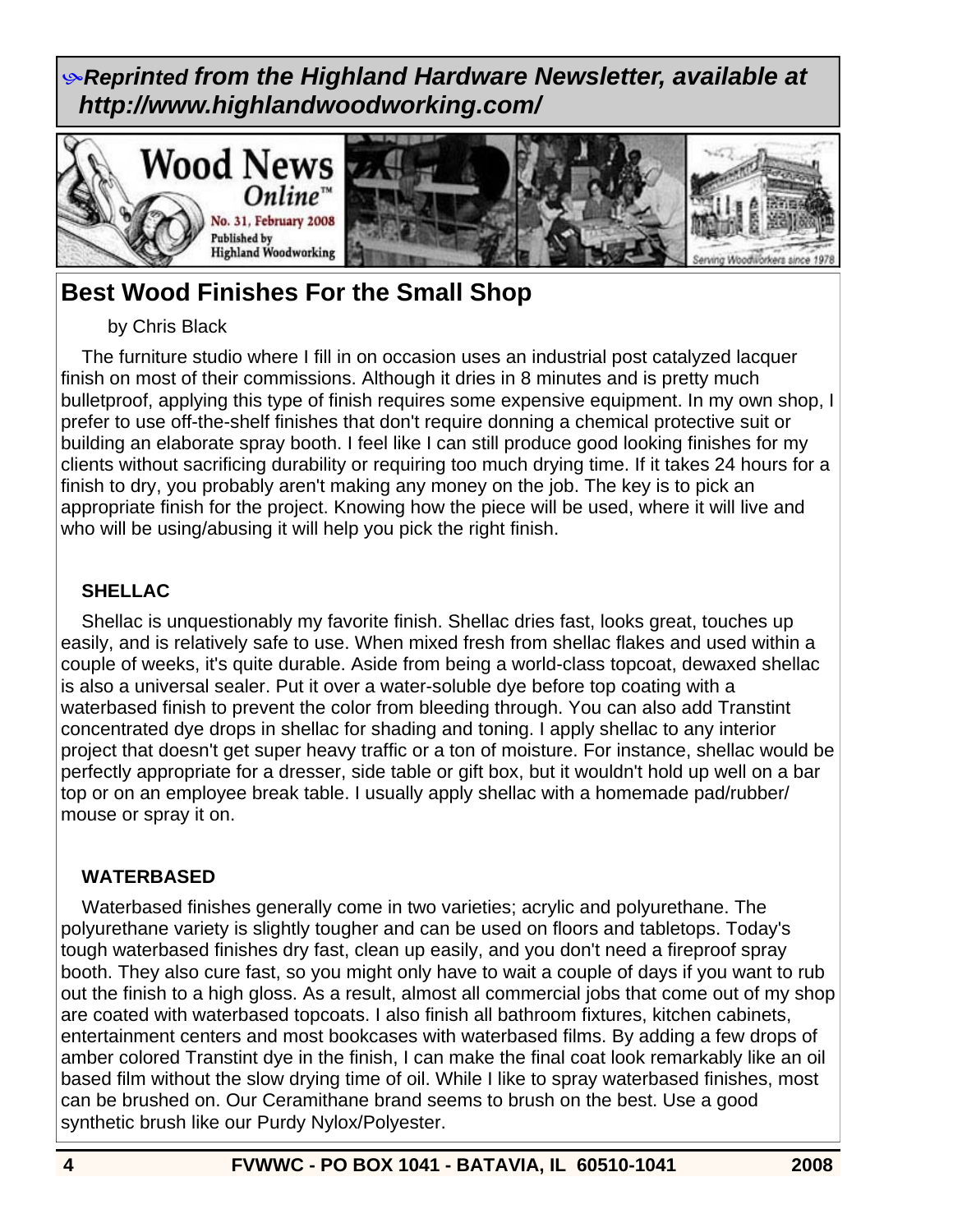#### **OIL**

 What about good old oil? Well sometimes a job gets spec'd for oil or you have a piece made from walnut or cherry that's just screaming for a little oil. The key to using an oil based finish is not to use oil. That's right. Natural oils like tung oil, linseed oil and oil varnish blends take too long to dry and don't offer much protection. Plus they're expensive and you wind up paying mostly for paint thinner. My solution is to buy a true short oil varnish like Behlen's Rock Hard Table Top Varnish, and cut it back with equal parts paint thinner so it can be wiped on. These over-the-counter varnishes are much more durable than the true oils, and they are loaded with dryers. On a nice day you can apply three coats of thinned varnish and no one will be the wiser. Try this experiment. Take your favorite oil or oil blend and wipe it next to a coat of thinned varnish. Wait a day and see if you can tell the difference other than one of them will still be tacky.

 I like to apply this type of oil finish will a clean, lint-free cloth. After I get the surface covered with the finish, I go back and level the varnish with a rag trying to remove as little material as possible. Keeping more finish on the wood will reduce the number of coats you have to apply. Don't overwork the wet finish. Varnish, if left alone, will self-level to flawless perfection.

#### **EPOXY**

 Occasionally I'll get a job like a bar top that's spec'd out for an epoxy finish. You know, it's the type of finish that looks like 50 coats of polyurethane. It's best to use a very viscous epoxy product designed for this sort of thing like our Envirotex Lite. Make sure you follow the manufacturer's instructions to the letter or you're liable to wind up with an uncured, bubbly mess. Also, epoxy finishes don't hold up well in sunlight. If the piece will be outside, it's best to coat the dried epoxy with several coats of a good spar varnish.

#### **SPAR VARNISH**

 Spar varnish is of course the choice for clear coating exterior jobs. Recently some two-part super-performing products have entered the professional boatbuilding market, but I won't go into them here. When choosing a spar varnish, make sure it is a true long oil varnish loaded with a UV light-protecting mineral. Here are some hints. If you can find it at a blue or orange colored home center and it costs under \$90 a gallon, it's no good. Decent spar varnishes are typically made from tung oil and have a very slow curing rate, so they remain relatively flexible to accommodate the seasonal movement of wood. Also they contain minerals that act in a similar way as paint pigment which helps keep the sun from breaking it down so quickly. The thing to remember about spar varnish is that more is better. The more film between the world and the wood means better protection. So, load it up! Apply all varnishes with a high quality natural bristle brush. Cheap brushes will shed hairs in the finish. For more information on exterior finishing, check out our Q & A in the October 2007 issue of Wood News Online.





a highland hardware company

#### **24-Hour Toll-Free TOOL CATALOG REQUEST LINE: (888) 500-4466**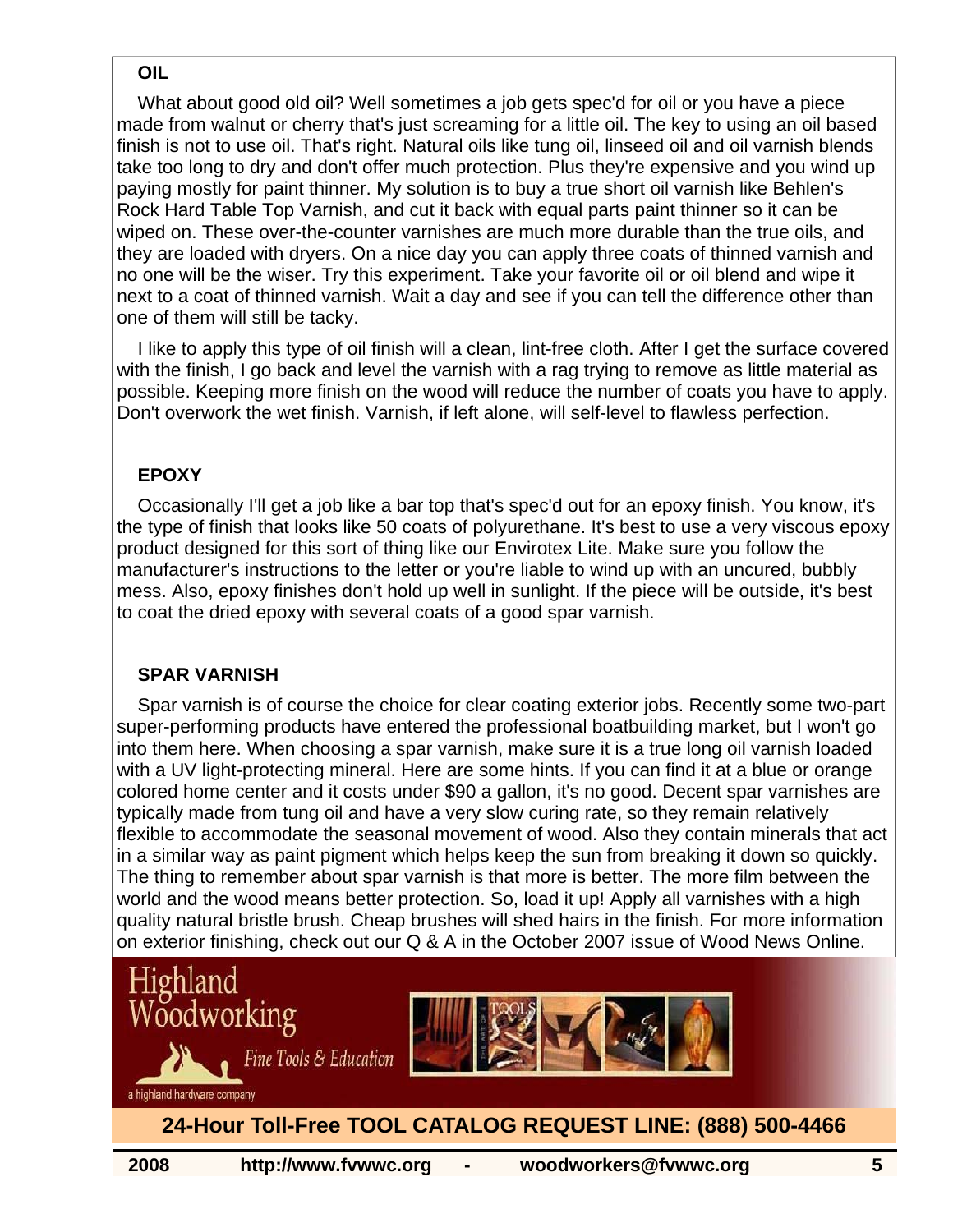## **Move Over YouTube…** *...GlueTube Has Arrived!!!*

Anyone with Internet access has had to have seen at least one video clip of squirrels acting squirrelly or a cat chasing a dog up a tree, it goes with the territory. Some of us, so I hear, need a daily fix of YouTube to make their day. Well the folks at FineWoodworking.com have taken things to a whole new level with the launching of GlueTube, a special site just for woodworkers. Here's a sample of what I found:

# **GlueTube**

#### Woodworking videos for the people, by the people

GlueTube is FineWoodworking.com's video blog that features self-produced videos about woodworking submitted by woodworkers around the globe. The videos featured here stream direct from video file-sharing Web sites including YouTube, Vimeo, Blip.tv, Brightcove.tv and Google Video.



### **ICFF Interview with Erik Hansen**

#### Time: 8:15

Submitted by: Neil Lamens, Furnitology Productions Brookhaven, Long Island, NY

Tag along with furniture maker and video podcaster Neil Lamens during his trip to the International Contemporary Furniture Fair (ICFF) in New York City. In this video, Lamens sits down for an interview with Erik Hansen, director of Carl Hansen & Son, a manufacturer of Danish modern furniture best known for producing the iconic designs of modern master Hans Wegner.

Hansen represents the third generation of the famed furniture company and uses his camera time to share some of the company's history and milestones.

#### Find out how you can upload and share video on GlueTube.

#### **Recent Videos**

- Feb-15 A Primer on Shellac
- Feb-11 Lathe Projects: Brought
- Feb-9 WSJ Video Interview with Jimmy Carter
- Jan-30 Interview: Erik Hansen on Danish Modern
- Jan-24 Projects for Kids: Build a Folding Chair

#### **Archive**

- > Categories
- Video Tips (17) Get the RSS Feed of this category
- How Cool Is That (9) Get the RSS Feed of this category
- Furniture Making (9) Get the RSS Feed of this category
- In The Workshop (5) Get the RSS Feed of this category
- The Wood Whisperer (5) Get the RSS Feed of this category
- Shop Tours (3) Get the RSS Furnitologist (2) Get the RSS Feed of this category
- Biographies (2) Get the RSS Feed of this category
- The Folding Rule Show (1) Get the RSS Feed of this category
- Woodworkers Resource (1) Get the RSS Feed of this category

#### **Quick Links on FineWoodworking.com**

**Woodworker Profiles**

**Meet woodworkers around the world**

**Knots**

**Woodworking forum (free** 

**registration required)**

**Fine Woodworking magazine**

**A trusted resource for more than 30 years**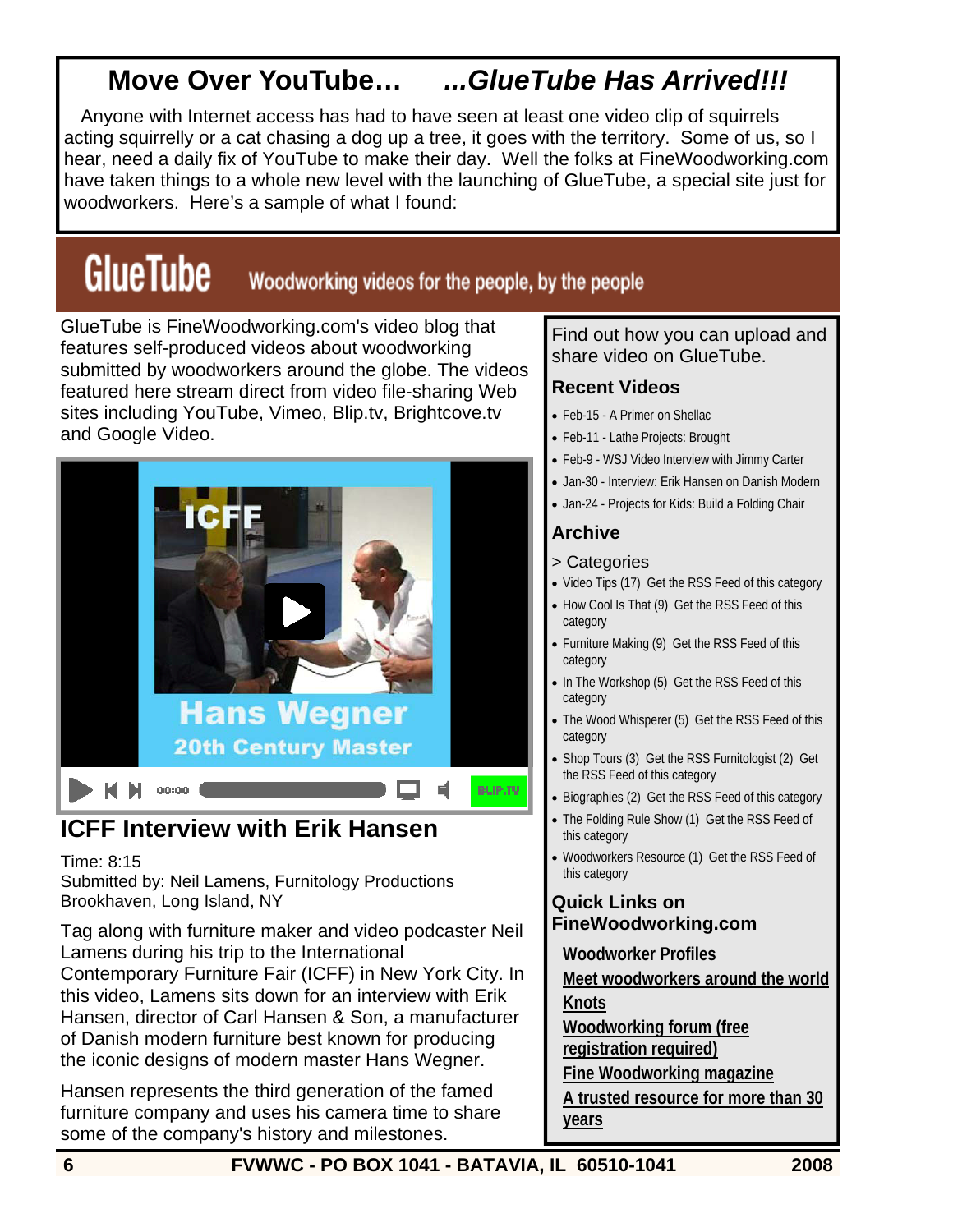## **Show & Tell February 2008**

First, thanks to Dave Dockstader for taking on the MC duties in February. Other than a little trouble with the tickets, he did a very nice job!

Those members with projects on display were:

- ¾ **Robin Blair: Birdhouse** in Cherry with a Wipe-on Poly finish.
- ¾ **Stan Anderson: Spalted Maple Bowl** finished in Minwax Wipeon Poly.
- ¾ **Fred Rizza: "Cube in Cube" Puzzle** made of unfinished Mahogany.
- ¾ **Joe O'Malley: Step Stool** in Antique Red with an oil finish and made of Mahogany and Walnut.
- ¾ **John Winton: Mallets**  2 of Apple and 2 of "Mystery Wood", all with Mineral Oil and Beeswax finishes.
- ¾ **Jim Mika: Blanket Chest** in unfinished Cedar. This was his first major project, made as a gift, and it was such a hit he has been asked to replicate over a dozen more for his daughters and nieces!

We look forward to seeing what next month has to show us!